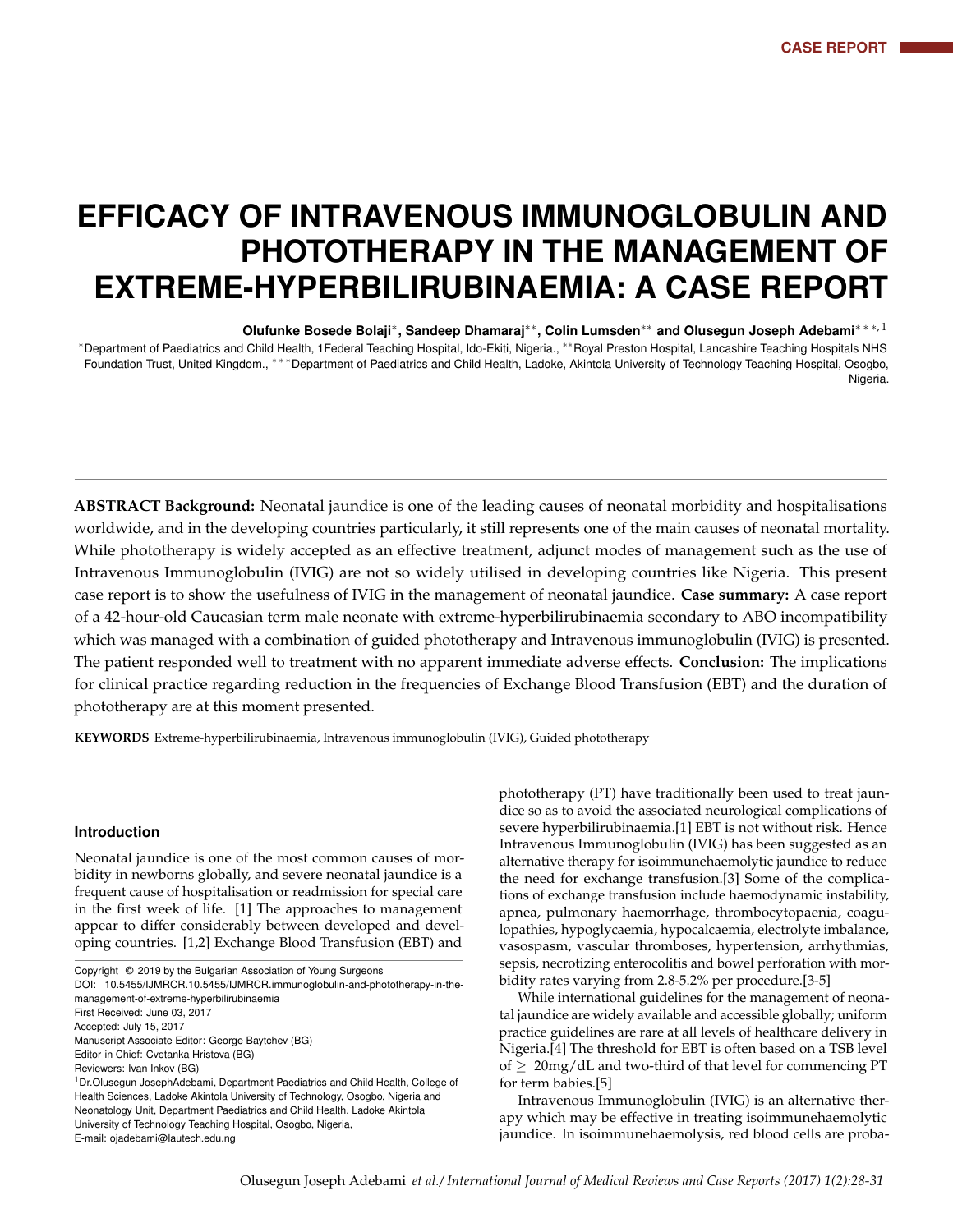bly destroyed by an antibody-dependent cytotoxic mechanism mediated by Fc receptor bearing cells of the neonatal reticuloendothelial system. The putative mechanism of IVIG action is a nonspecific blockade of Fc receptors resulting in a decline in carboxyhaemoglobin levels. Carboxyhaemoglobin levels are a sensitive index of haemolysis and hence immunoglobulin could decrease haemolysis.[2]

The use of IVIG as an adjunct for the management of extreme and severe hyperbilirubinaemia in developing countries is uncommon due to non-availability of the drug and sometimes the limited knowledge of its use. EBT is, therefore, a common modality of treatment for severe neonatal jaundice in developing countries like Nigeria.[5,6] Literature and data are sparse from these regions in the use of standardised guidelines and IVIG in the management of NNJ. Therefore, the present case is presented to illustrate the use and response of IVIG in the management of extreme hyperbilirubinaemia.

## **Case report:**

**Complaint:** A 42-hour-old Caucasian male neonate (gestational age 40 weeks, birth weight 3009g) presented at the neonatal unit of Royal Preston Hospital, Lancashire Teaching Hospitals NHS Foundation Trust, the UK with jaundice noticed on the 3<sup>rd</sup> day of life by the community midwife at 36 hours of life during the routine home visit.

Activity was good, and no other systemic symptoms were noticed. The patient was feeding well on exclusive breast milk. The patient was born by normal vaginal delivery to a 33-year-old mother. The mother's and baby's blood group were O positive and A positive respectively. He had been passing urine and opening bowels since birth. There were no risk factors for sepsis and no history of jaundice in the elder sibling. He had earlier been discharged from the postnatal ward at 24 hours of life. The total serum bilirubin (TSB) recorded by the midwife at home during the home visit with transcutaneous bilirubinometer was 421 micromol/L. By the published NICE guidelines for treatment threshold in neonatal jaundice, TSB value was on the exchange blood transfusion line. Hence, the baby was referred to the neonatal unit for possible exchange blood transfusion. At presentation, he was severely jaundiced, not pale, afebrile, not dehydrated, weight was 2800g, representing a 6% weight loss from birth weight. Systemic examination was normal, and there were no clinical signs of bilirubin encephalopathy.

**Diagnosis:** Severe neonatal jaundice (with TSB at exchange transfusion line) secondary to possible ABO incompatibility was made. Investigation results showed baby's blood group as A Rhesus positive. Direct Coombs Test was strongly positive. Total serum bilirubin (TSB) taken immediately on admission was 433 mmol/L; 4 hours after the referral value. Haemoglobin values were 15.5  $g/dL$  and 14.9  $g/dL$  on the 1<sup>st</sup> and 2<sup>nd</sup> day of admission respectively. Reticulocyte counts were initially 16.09%. Blood film on admission also showed numerous spherocytes with polychromasia. Blood glucose and gases were largely normal and infection screens were not suggestive of infection. Serum electrolytes and urea were also normal. Other liver function tests were normal with albumin 36 g/L, Alkaline Phosphatase 159 U/L and Alanine transferase (ALT) 12 U/L.

**Interventions:**The patient was admitted and started on quadruple phototherapy with three overhead phototherapy lamps and a Bilibed. Umbilical arterial and venous accesses were

| Age      | Level of jaundice<br>(TSB mmol/L) | <b>Treatment offered</b>    |
|----------|-----------------------------------|-----------------------------|
| 42 hour  | 421                               | Referral to hospital by     |
|          |                                   | midwife                     |
| 46 hour  | 433                               | Quadruple phototherapy      |
|          |                                   | IVIG $0.5mg/kg$ ,           |
|          |                                   | <b>IVF</b>                  |
| 52 hour  | 404                               |                             |
| 58 hour  | 354                               | Phototherapy lamps reduced  |
|          |                                   | $\frac{1}{2}$               |
| 64 hour  | 222                               |                             |
| 76 hour  | 211                               | Phototherapy                |
| Day 4    | 169                               | Phototherapy discontinued   |
| Day 5    | 150                               | Patient discharged          |
| 3 months |                                   | Follow up at clinic – Child |
|          |                                   | was neurologically normal   |

obtained, and intravenous fluid was started at 120 ml/kg/day. The patient was placed on nil per by mouth. IVIG was given at 0.5g/kg at admission. By 6 hours into admission, which was after the administration of IVIG, TSB had reduced to 404 micromol/L, (conjugated fraction 43micromol/L). When plotted on the NICE guideline jaundice treatment graphs, this value was four boxes below the exchange transfusion line. 12 hours into admission showed a further reduction in the TSB to 354 micromol/L (conjugated fraction 38) which was eight boxes below exchange transfusion line.Phototherapy lamps were thus reduced to 3. TSB 6 hours later was 250 micromol/L which was on the phototherapy treatment line. On the second day of admission, haematocrit was 14.9 g/dL, and reticulocyte was 13.99%. Enteral feeds were restarted by the 2*nd* day of admission when the TSB had dropped significantly to 222 micromol/L, and this value was by now four boxes below phototherapy treatment line. The next TSB value by the end of the 2*nd* day of admission was 211 mmol/L, which was seven boxes below the phototherapy treatment line. Phototherapy was then reduced to 2 lamps. TSB was 169 mmol/L on the  $4^{th}$  day of life after which phototherapy was discontinued.

**Outcome:**The patient made a full recovery, as judged by the clinical appearance and the neurologic examination and the TSB values. He was subsequently discharged from the hospital on the 5<sup>th</sup> day of life. Neurodevelopmental follow-up in the outpatient clinic at three months of age was normal.

# **Discusion:**

Extreme hyperbilirubinaemia is defined as a TSB greater than 428micromol/L (25mg/dL). [7] The patient's total serum bilirubin (TSB) taken immediately on admission was 433 micromol/L, and this was due to ABO blood group incompatibility as the mother's and baby's blood group were O positive and A positive respectively.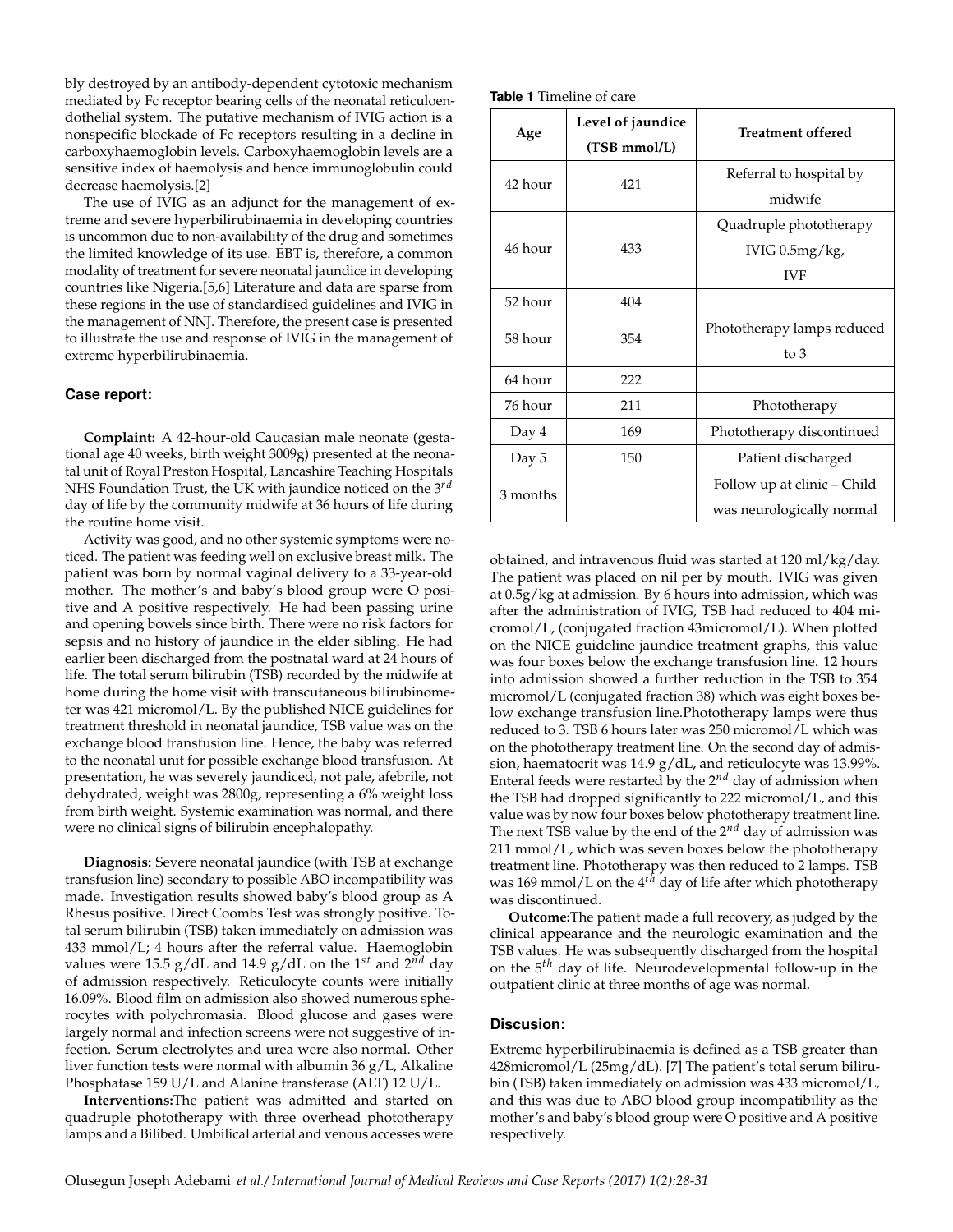ABO hemolytic disease remains the most common cause of severe and early jaundice in the newborns. ABO blood group incompatibility is present in 15-25% of pregnancies.[8] ABO feto-maternal red blood cell incompatibility induces an immune hemolysis after fetal transfer of haemolysing maternal anti-A or anti-B. High levels of consequent unconjugated hyperbilirubinemia may induce both acute and chronic neurological complications.[8,9]

Although phototherapy (PT) and exchange transfusion (ET) are widely used in the management of severe jaundice, there is no standard or evidence basis for the thresholds for each intervention. It is also unclear what the safe upper limit of bilirubin level is or whether bilirubin level alone is a sufficient predictor of the need for exchange transfusion or as a determinant of neurodevelopmental outcome.[10] Many practitioners in developing countries use double set up or intensive phototherapy and defer EBT until the serum bilirubin has risen above high thresholds. Some paediatricians still use early rate of rising of bilirubin as an indicator for ET.[11]

Intravenous human polyclonal immunoglobulin (IVIG) has been proposed for concomitant use with PT to reduce the need for ET in ABO haemolytic disease with positive direct Coomb's test.[1]

The exact mechanism of action of IVIG in HDN is still unknown. IVIG is thought to decrease haemolysis by blocking Fc receptor sites of reticuloendothelial cells preventing lysis of neonatal erythrocytes. IVIG competes with sensitised neonatal erythrocytes for the Fc receptor sites of the reticuloendothelial system to prevent further haemolysis (competitive inhibition) thus suggesting that early administration of IVIG is necessary for efficacy in immune hemolytic diseases of the newborn. [12]

Recognising the potential benefits of IVIG over exchange transfusion is easy. The administration is less complicated and less labour intensive. As well as being a less invasive therapy, IVIG may also allow treatment of some infants in Level IIcentres or avoid delaying treatment while transferring infants to tertiary centres for exchange transfusion. Administration of IVIG has also been shown to reduce the duration of phototherapy. [13] This may particularly be helpful in developing countries where health care cost is related to duration of stay in the hospital and this cost is largely out of pocket expenditure.

Case reports and case series have reported the success of IVIG in the treatment of jaundice due to both Rhesus and ABO incompatibility.A systematic review of the use of IVIG in hemolytic disease of the newborn showed that significantly fewer infants required EBT when IVIG was administered in combination with PT compared to those who had PT alone. Also, hospital stay and duration of phototherapy were reduced. [14] However, there are still debates on the routine use of IVIG in ABO hemolytic disease of the newborn as some studies have failed to show the efficacy of IVIG in reducing the need for EBT. The reasons for this discrepancy have not been explained but it should be noted that in some of the studies that failed to show significant effects, IVIG was used more or less prophylactically for all apparently immunized infants, whereas in the studies that reported benefits, IVIG was used exclusively as a rescue therapy in infants headed for EBT.[15]

Numerous guidelines for the management of neonatal jaundice have been published, the NICE guideline being just one of them. The AAP and Norwegian guidelines all state explicitly the thresholds for commencing or stopping phototherapy as well as those for EBT. These guidelines also vary for both gestational

age and birth weight.In sharp contrast to the practice in most high-income nations, national or local guidelines for the effective management of severe hyperbilirubinaemia are rare in the developing countries even though the disease burden is high. [16] The absence of harmonised protocols either for classification or management in most low and middle-income countries renders it difficult if not impossible for comparisons between locations.

As regards the long/life term effect of our choice of management, the patient had no sign of bilirubin encephalopathy at admission nor at follow-up at three months. We, therefore, had no reason to fear that the prognosis will not remain excellent.

## **Implications for practice**

Administration of IVIG to newborns with significant hyperbilirubinemia due to ABO haemolytic disease with positive direct Coomb's test combined with the use of PT reduces the need for EBT and the duration of PT. The efficacy and good tolerance prompt consideration of IVIG as a therapeutic adjuvant to PT in severe hemolytic hyperbilirubinemia due to ABO incompatibility. Since it appears safe, it may also have a role in special circumstances such as parental refusal for exchange transfusion, failed cannulation for EBT or where appropriate blood components for exchange transfusion are unavailable.

This case report also encourages the employment of standard protocols which are widely available in determining the need for phototherapy or exchange blood transfusion as well as the use of alternative treatments like IVIG in cases of extreme hyperbilirubinaemia with isoimmunization. This maximises the chances of a favourable outcome for patients with severe neonatal jaundice regarding reducing the need for EBT and the duration of accompanying phototherapy.

#### **Authors' Statements**

#### *Competing Interests*

The authors declare no conflict of interest.

## **References**

- 1. Burke BL, Robbins JM, Bird TM, Hobbs CA, Nesmith C, Tilford JM. Trends in hospitalisations in neonatal jaundice and kernicterus in the United States, 1988-2005. Pediatrics 2009; 123:524-32
- 2. National Institute for Health and Clinical Excellence. Neonatal Jaundice. (Clinical Guideline 98); 2010. Available from http://www.nice.org.uk/CG98. Last accessed 8th August 2016
- 3. Alcock GS, Liley. Immunoglobulin infusion for isoimmunehaemolytic jaundice in neonates.Cochrane Database Syst Rev. 2002; 3: CD003313
- 4. BO Olusanya, FB Osibanjo, CA Mabogunje, TM Slusher, SA Olowe. The burden and management of neonatal jaundice in Nigeria: A scoping review of the literature. NJCP 2016;19:1-17.
- 5. Ibekwe RC, Ibekwe MU, Muoneke VU. Outcome of Exchange blood transfusions done for neonatal jaundice in Abakaliki, South Eastern Nigeria. Journal of Clinical Neonatology. 2012;1:34-37